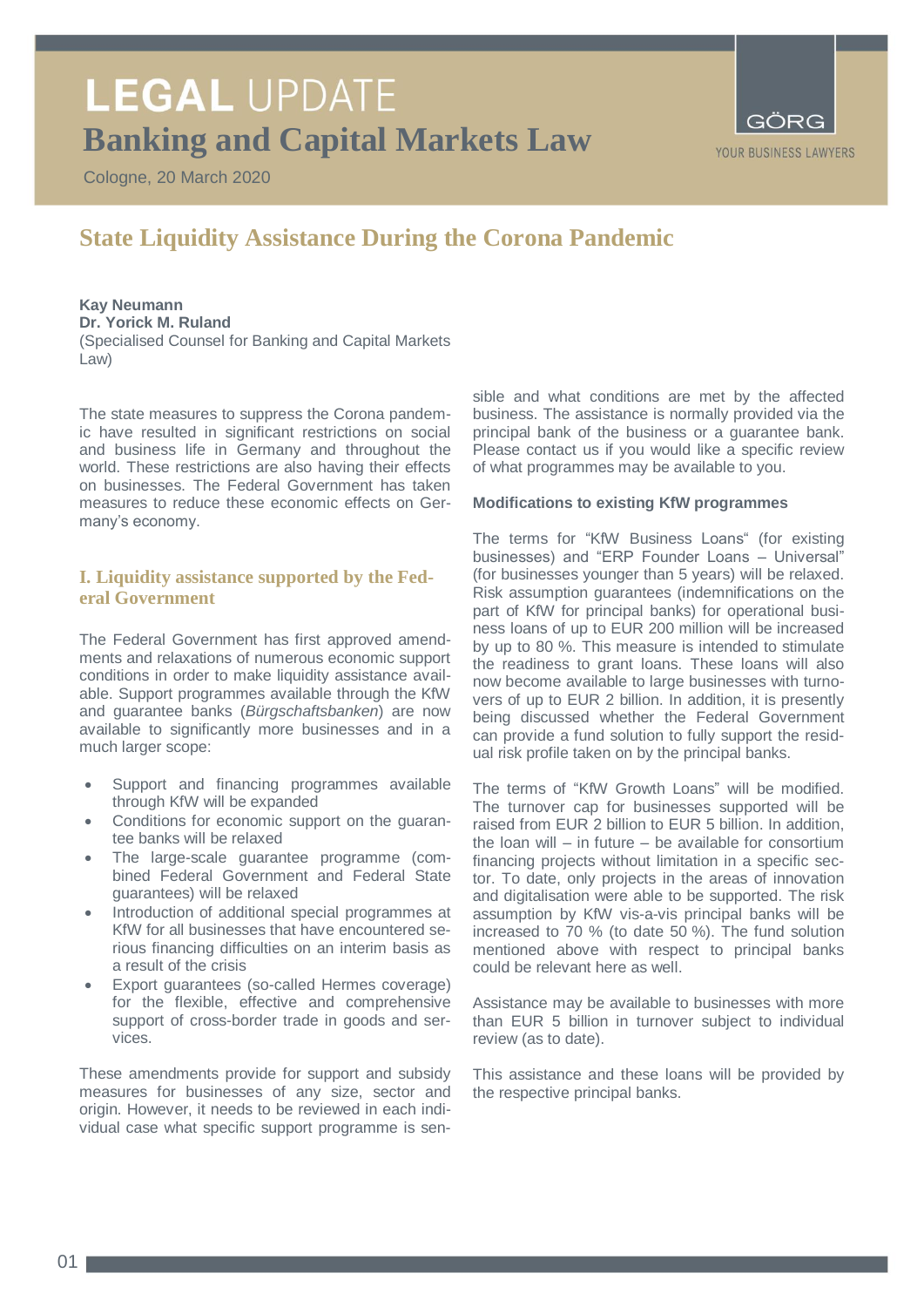## **LEGAL UPDATE**



#### **Measures by the guarantee banks**

The maximum amount of guarantees issued by guarantee banks will be doubled to EUR 2.5 million. In addition, the Federal Government will take further measures to increase the numbers of the guarantees issued by the guarantee banks (increase in the risk proportion assumed by the Federal Government for these guarantees by 10 %; increase to the maximum amount of 35 % of total liabilities secured by the guarantee banks to 50 %). The Federal Government has also allowed for the possibility that the guarantee banks will take guarantee decisions on amounts of up to EUR 250,000 on their own and in the space of 3 days.

#### **Large-scale guarantee programmes**

The large-scale guarantee programme (combined Federal Government and Federal State guarantees) will now be expanded to be available to all businesses. To date, this programme was limited to businesses in structurally-weak regions. The Federal Government is now permitting the securing of operational business financing and investments as of a guarantee threshold need of EUR 50 million and with a guaranteed amount of up to 80 %.

#### **NRW Guarantee Bank (North Rhine-Westphalia)**

The NRW Guarantee Bank is offering a 72-hour express guarantee.

Small businesses and founders in NRW also have the opportunity to apply for investment capital of up to EUR 75,000 directly at Kapitalbeteiligungsgesellschaft (KBG) in Neuss.

#### **Introduction of new special programmes at KfW**

New special programmes at KfW are intended to provide businesses that – as a result of the crisis – have encountered temporary and serious financing difficulties (and which cannot otherwise access existing support programmes) with assistance and support programmes. Risk assumption guarantees for investment funding in the context of liability indemnifications are expected in which the KfW will guarantee operative funds loans by up to 80 % and investment funding by up to 90 %. The fund solution mentioned above with respect to principal banks could be relevant here as well in order to reduce or exclude their risks.

These special programmes have already been consulted on and agreed to with the EU Commission in terms of subsidies laws.

#### **II. Tax liquidity assistance for businesses**

In order to approve the liquidity situation for businesses, the Federal Government has stated that there will be deregulation in terms of tax deferrals, tax prepayments and tax enforcement.

- The grant of tax deferrals will be relaxed. The tax authorities may grant deferrals of tax payments where collection would amount to significant prejudice. The tax authorities have been advised to refrain from imposing strict requirements on this.
- Prepayments of tax may be adjusted more easily. As soon as it is clear that taxable income will likely be less for the current year, tax prepayments will be quickly reduced on an uncomplicated basis.
- Enforcement measures (e.g. liens on bank accounts) and penalty charges for non-compliance are waived until 31 December 2020 as long as the debtor of a tax payment that is due and payable is directly affected by the effects of the Corona virus.

Customs administration (responsible for energy taxes and air traffic taxes) and the Federal Office for Taxation (responsible for insurance tax and VAT) have been advised to act accordingly.

Each business should otherwise contact its responsible tax office to consult with it on specific actions in the context of these measures. Please contact us if you need advice on securing tax liquidity assistance.

#### **III. Temporary suspension of the duty to file for insolvency**

This liquidity assistance should be flanked by a temporary and substantively-limited duty to file for insolvency. This measure is intended to prevent affected